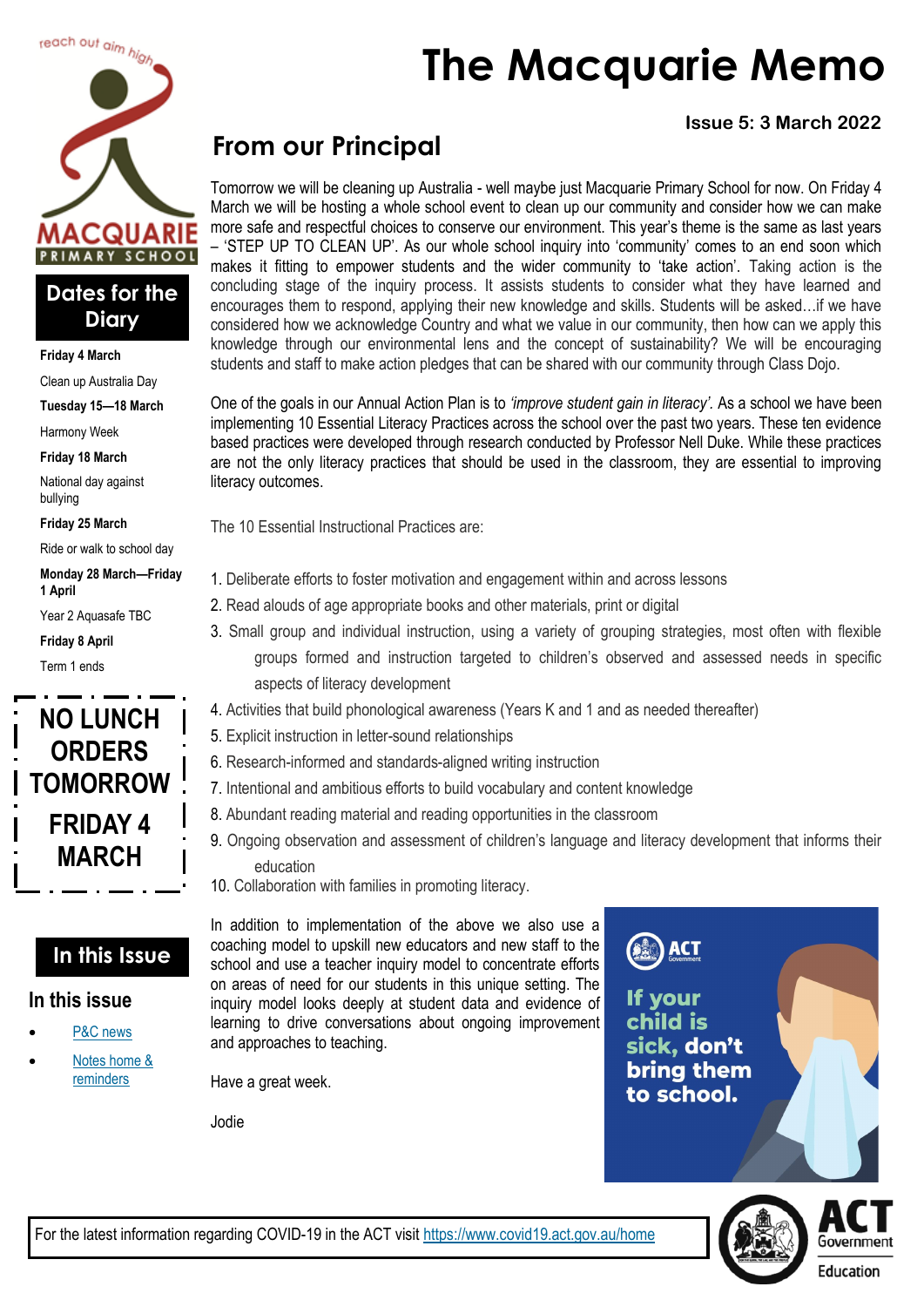# <span id="page-1-0"></span>**NEWS FROM THE P&C**

**From the President:** We still have a few vacant positions on the P&C for 2022. These include:

Secretary (Office Bearer)

Events and Fundraising Coordinator

#### Preschool Representative

These positions are all supported by other committee members and can be shared with another person - so feel free to join forces with a fellow parent or carer. Please contact [macquariepandc@gmail.com](mailto:macquariepandc@gmail.com) asap if you are able to fill one of the roles.

**Gardens and Grounds: SAVE THE DATE!!!** Sunday 27 March for a Gardens and Grounds Working Bee. Further details to come.

**Uniform Shop:** The P&C Uniform Shop is located in the Tidbinbilla Building. It is run by volunteers and sells new uniforms as close to cost price as possible, and second-hand items for \$2 and \$5. Open times are: Mondays 8:45 - 9:15am, Wednesdays 3:00 - 3:30pm, and Fridays 8:45 - 9:15am.

Cash and card payments are accepted. Orders can also be placed online at [www.flexischools.com.au.](https://aus01.safelinks.protection.outlook.com/?url=http%3A%2F%2Fwww.flexischools.com.au%2F&data=04%7C01%7C%7Ca133477efdc2489316ce08d9f7eee20d%7Cf1d4a8326c2144759bf48cc7e9044a29%7C0%7C0%7C637813427797941352%7CUnknown%7CTWFpbGZsb3d8eyJWIjoiMC4wLjAwMDAiLCJQIjoi) No need to collect online orders - they will be sent home with students. Any questions can be sent to [uniforms.mps@gmail.com.](mailto:uniforms.mps@gmail.com) Donations of pre-loved uniform items are gratefully accepted during open times.

\*\*Volunteer needed. The Uniform shop is looking for a volunteer once a fortnight on Wednesday afternoons. Get in touch with Liz: [uniforms.mps@gmail.com i](mailto:uniforms.mps@gmail.com)f you can help.

**Canteen:** Canteen is back up and running. Orders can be placed via Flexischools with a strict cut off of 8.30am Friday mornings. To top up your existing account or set up an account for new students head to flexischools.com.au or install the app to your phone. There has been some changes to the menu this year, so log onto Flexischools and check it out. Vegetarian, gluten free and halal dietary requirements are catered for.

Here is a list of our **Class Parent Representatives** for 2022. A big thank you to those who have volunteered so far. As you can see there are still a few gaps to fill though and we would love to have 1 Rep for each class if possible. If you are able to help, please send an email to: [classparentrepsmps@gmail.com](mailto:classparentrepsmps@gmail.com)

| Cohort                                            | Class                          | <b>Teacher</b>      | <b>Parent Rep</b>         | <b>Rep Email</b>             |
|---------------------------------------------------|--------------------------------|---------------------|---------------------------|------------------------------|
| The Little Nippers                                | Red Crayfish                   | Maree Sweeting      | <b>CLASS REP REQUIRED</b> |                              |
|                                                   | <b>Green Yabbies</b>           | Maree Sweeting      | <b>CLASS REP REQUIRED</b> |                              |
| The Water Birds                                   | <b>Proud Pelicans</b>          | Mary Pezzella       | Sarah Wallach             | sarahwallach77@gmail.com     |
| The Great Barriers                                | <b>Shiny Sharks</b>            | Garima Singh        | Celia Rideaux             | rideaux.celia@gmail.com      |
|                                                   | Super Seahorses                | Monique Darragh     | Tajnin Lopa               | tajninlopa@gmail.com         |
|                                                   | Curious Crocodiles             | Nicole Chapman      | Dana Connan               | daaanish333@gmail.com        |
| The Mangroves                                     | Sweet Sea Stars                | Lauren Green        | Tina Apps                 | christina.apps@hotmail.com   |
|                                                   | <b>Great Ghost Crabs</b>       | Sean Gourlay        | <b>CLASS REP REQUIRED</b> |                              |
|                                                   | <b>Sensational Sea Snakes</b>  | <b>Brooke Behan</b> | <b>CLASS REP REQUIRED</b> |                              |
|                                                   | Courageous Clams               | Chlo Sutherland     | <b>CLASS REP REQUIRED</b> |                              |
| Coral Coliseum                                    | Terrific Tiger Sharks          | Nicky Kent          | <b>CLASS REP REQUIRED</b> |                              |
|                                                   | <b>Electric Eels</b>           | Eddie McCallum      | <b>CLASS REP REQUIRED</b> |                              |
|                                                   | Magestic Mud Crabs             | Patrick Kien        | <b>CLASS REP REQUIRED</b> |                              |
|                                                   | Superb Stingrays               | Rachel Appleby      | <b>CLASS REP REQUIRED</b> |                              |
| Freshwater Fish                                   | Golden Galaxias                | Jenelle Martin      | <b>CLASS REP REQUIRED</b> |                              |
|                                                   | Splendid Silver Perch          | Lauren Price        | <b>CLASS REP REQUIRED</b> |                              |
|                                                   | <b>Scintillating Saratogas</b> | <b>Ben White</b>    | Fleur Roddam              | mfroddam@bigpond.com         |
|                                                   | Magnificent Murray Cod         | Emma Murphy         | Lauren Clancy             | Iclancym@gmail.com           |
| <b>Class Parent</b><br>Representative Coordinator |                                |                     | Alethea White             | classparentrepsmps@gmail.com |

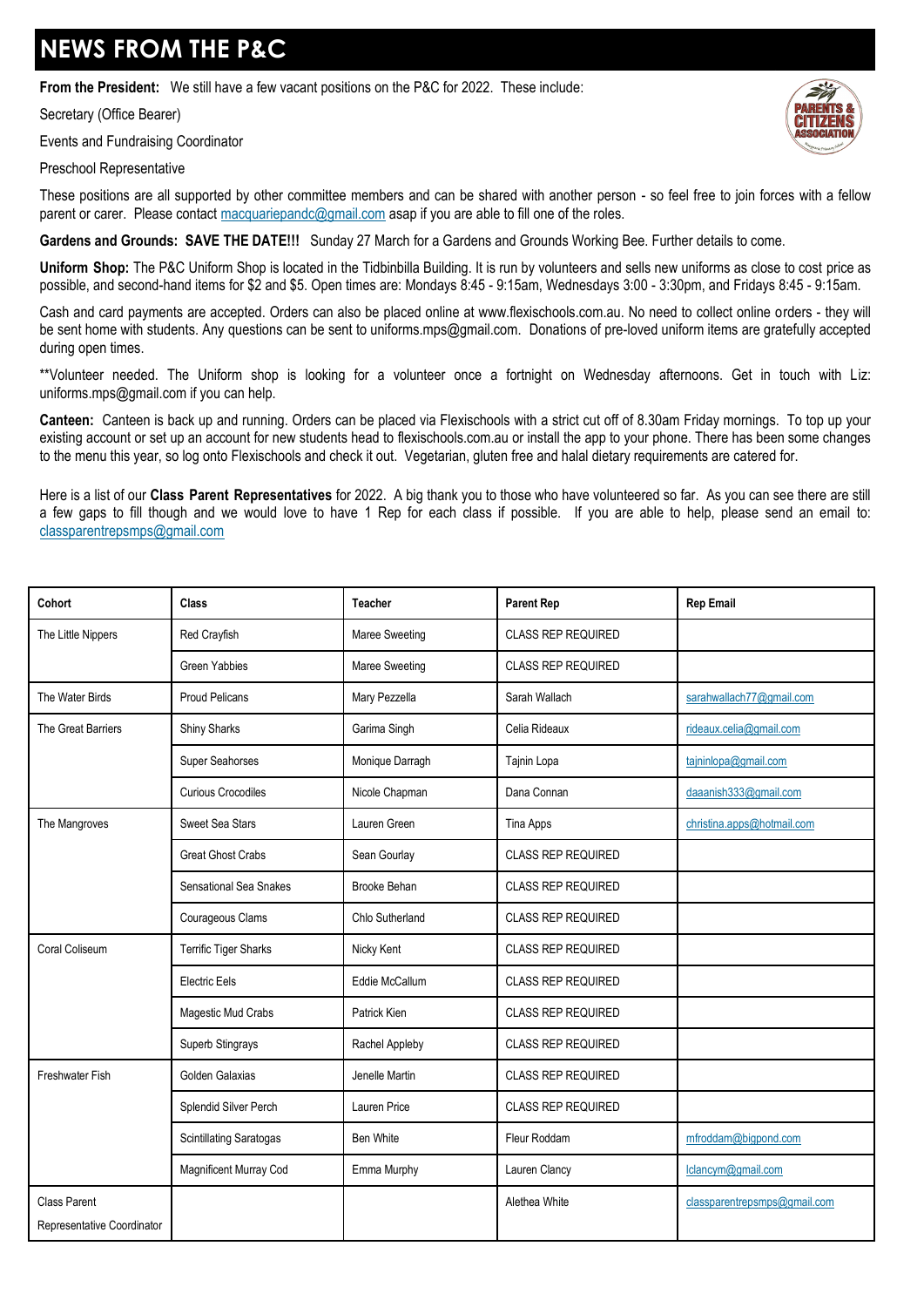#### **Birthday Food**

With current Covid restrictions we are unable to share food at school. This includes birthday cakes, lolly bags etc. We request families don't send in food to celebrate birthdays. We appreciate this is a change for families but hope you can understand the reasoning behind it. We want to keep everyone as safe as possible. Teachers are celebrating with students and making their day special in other ways.

#### **Sunscreen**

We are a SunSmart school. We are happy to give children reminders to wear sunscreen if they. bring their own along in their bag. If your child brings sunscreen please let the teacher know.

# **MASK RULES REMAIN IN SCHOOLS**

The mask rules for ACT schools and early childhood settings have not changed. Face masks must continue to be worn by staff and visitors in all indoor spaces at school and early childhood education and care settings.

Students in years 7 to 12 are also required to wear a face mask while in an indoor space at school.

The wearing of masks for primary school students is at the discretion of the student and their parents/carers but is not recommended for children in ECECs, or preschool to year 2.

The measures we have in place, including mask-wearing, are helping to limit the impact of COVID-19 and ensure continuity of learning for our students.

# **2022 STATIONERY SUPPLIES**

Congratulations to the following families who have won the early bird prize for stationery. These families will receive a refund for one stationery pack.

The Little Nippers winner—Tilly

The Great Barriers—Millie

The Water Birds—Seeneen

The Mangroves—Naisyah

Coral Coliseum—Daria

Freshwater Fish—Ysabel

Payments for stationery can still be made at any time. Payment options are listed on page 4 of the newsletter.

| 2022 year level     | Price of pack |  |  |
|---------------------|---------------|--|--|
| Preschool           | \$45          |  |  |
| Kindergarten        | \$75          |  |  |
| Year 1              | \$70          |  |  |
| Year 2              | \$60          |  |  |
| Year 3              | \$65          |  |  |
| Year 4              | \$55          |  |  |
| Year 5              | \$60          |  |  |
| Year 6              | \$50          |  |  |
| Small group program | \$40          |  |  |

# **SCHOOL PHOTOS: RELEASE OF PERSONAL INFORMATION TO MASTER SCHOOL PORTRAITS (MSP PHOTOGRAPHY)**

On enrolment at Macquarie Primary School you provided the school with personal information that assists us to support the educational needs of your child/ren while they are enrolled in an ACT Government school. The ACT Information Privacy Act 2014 states that this information cannot be used or released without satisfying certain conditions. MSP Photography will be returning for school photos this year in term 2. They have requested your child's name, student ID and class. If you do not consent to include your child in this year's school photos please complete the slip below and return it to the Front Office as soon as possible.

I do not give permission for my child/ren \_\_\_\_\_\_\_\_\_\_\_\_\_\_\_\_\_\_\_\_\_\_\_\_\_\_\_\_\_\_ in class/es \_\_\_\_\_\_\_\_\_\_\_\_\_\_\_\_\_\_ to be included in the 2022 school photos.

Signed \_\_\_\_\_\_\_\_\_\_\_\_\_\_\_\_\_\_\_\_\_\_\_\_\_\_\_\_\_\_ Parent Name \_\_\_\_\_\_\_\_\_\_\_\_\_\_\_\_\_\_\_\_\_\_\_\_\_\_\_\_\_\_\_\_\_\_\_\_\_\_ Date \_\_\_/\_\_\_/\_\_\_